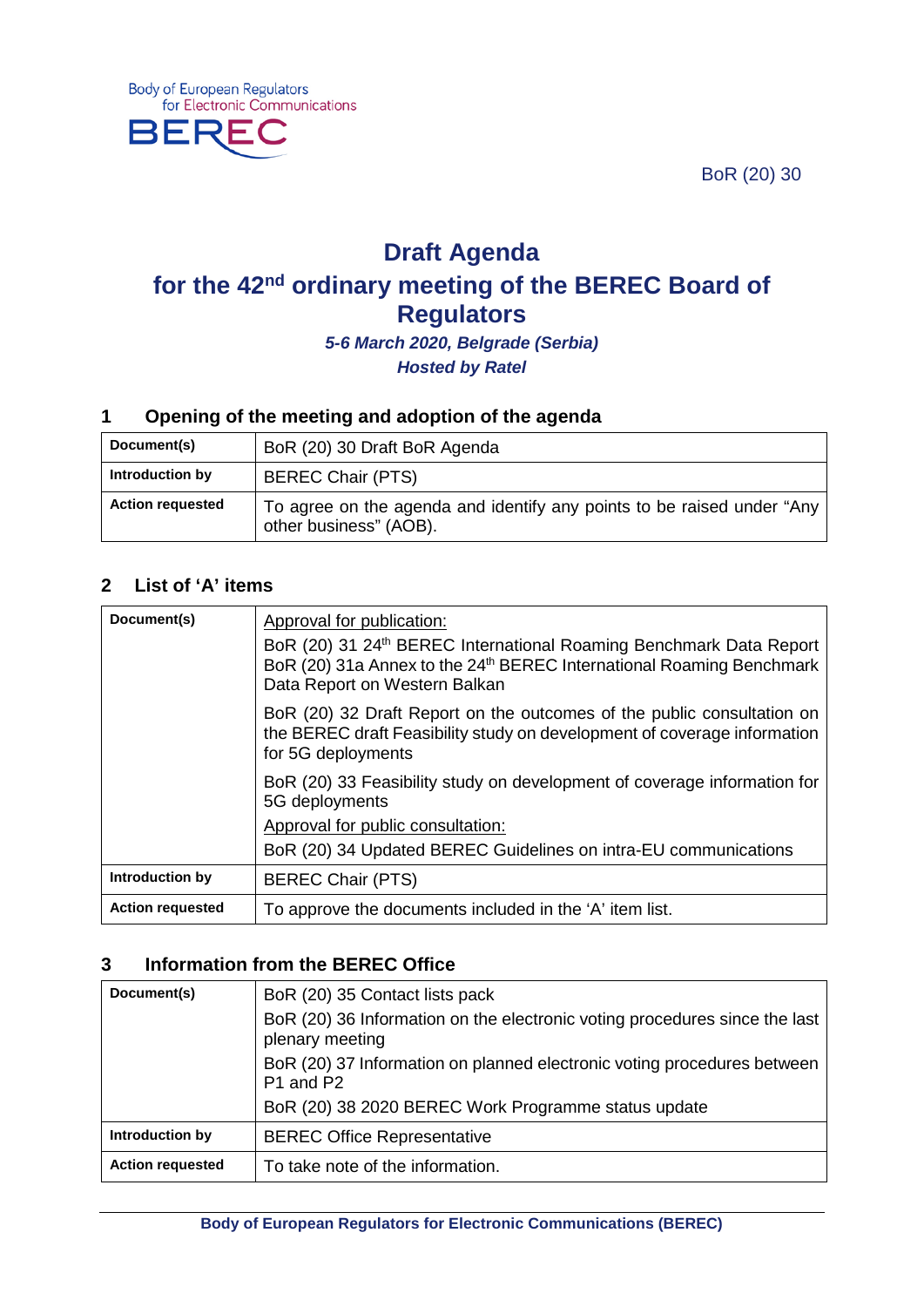## **4 Information from the Chair**

| Document(s)             | BoR (20) 39 Division of tasks among Miniboard<br>BoR (20) 40 Meetings of BEREC Chair and Vice-Chairs in 2020 |
|-------------------------|--------------------------------------------------------------------------------------------------------------|
| Introduction by         | <b>BEREC Chair (PTS)</b>                                                                                     |
| <b>Action requested</b> | To take note of the information.                                                                             |

#### **5 Information from the Commission**

| Document(s)             | No documents                     |
|-------------------------|----------------------------------|
| Introduction by         | <b>Commission Representative</b> |
| <b>Action requested</b> | To take note of the information. |

## **6 Statistics and Indicators**

| Document(s)             | BoR (20) 41 Draft Report on the outcomes of the public consultation on<br>the draft BEREC Guidelines on Geographical surveys of network<br>deployments |
|-------------------------|--------------------------------------------------------------------------------------------------------------------------------------------------------|
|                         | BoR (20) 42 Draft BEREC Guidelines to assist NRAs on the consistent<br>application of geographical surveys of networks deployment, Phase I             |
| Introduction by         | SI WG Co-Chairs (CNMC/ANACOM)                                                                                                                          |
| <b>Action requested</b> | To discuss and approve for publication.                                                                                                                |

## **7 Planning and Future Trends**

### **7.1 Draft BEREC Strategy**

| Document(s)             | BoR (20) 43 Draft BEREC Strategy                |
|-------------------------|-------------------------------------------------|
| Introduction by         | Incoming BEREC Chair (BiPT)                     |
| <b>Action requested</b> | To discuss and approve for public consultation. |

#### **7.2 Draft BEREC Work Programme 2021**

| Document(s)             | BoR (20) 09 Outline BEREC Work Programme 2021               |
|-------------------------|-------------------------------------------------------------|
|                         | BoR (20) 44 Draft Preliminary schedule for meetings in 2021 |
| Introduction by         | Incoming BEREC Chair (BiPT)                                 |
| <b>Action requested</b> | To take note of the information.                            |

### **8 Fixed Network Evolution**

#### **8.1 Draft BEREC Guidelines on common approaches to the identification of the network termination point in different network topologies**

| Document(s) | BoR (20) 45 BEREC Report on the outcome of the Public Consultation on |
|-------------|-----------------------------------------------------------------------|
|             | draft BEREC Guidelines on common approaches to the identification of  |
|             | the network termination point in different network topologies         |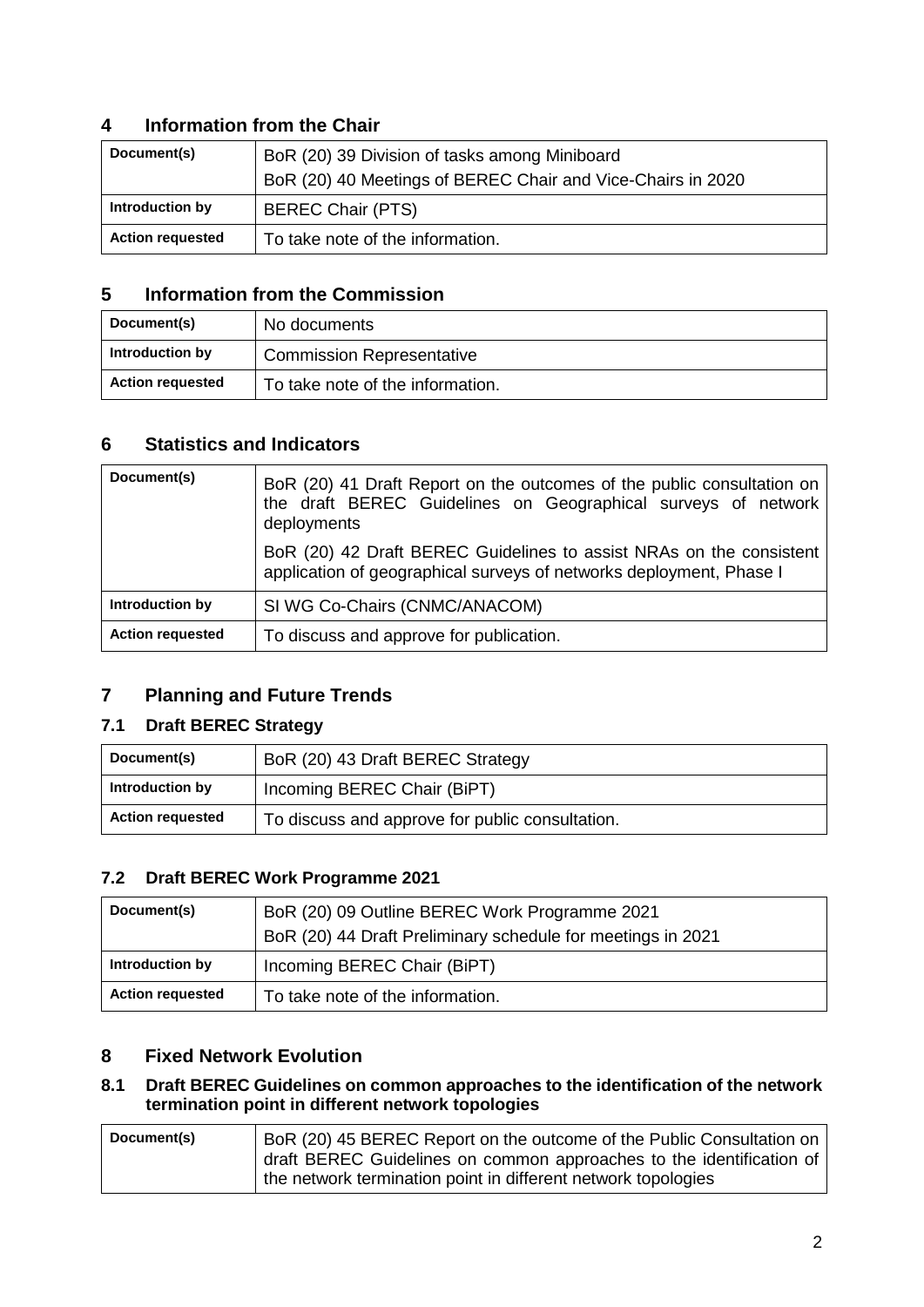|                         | BoR (20) 46 Draft BEREC Guidelines on common approaches to the<br>identification of the network termination point in different network<br>topologies |
|-------------------------|------------------------------------------------------------------------------------------------------------------------------------------------------|
| Introduction by         | FNE WG Co-Chair (RTR)                                                                                                                                |
| <b>Action requested</b> | To discuss and approve for publication.                                                                                                              |

# **8.2 Draft BEREC guidelines on very high capacity networks**

| Document(s)             | BoR (20) 47 Draft BEREC guidelines on very high capacity networks |
|-------------------------|-------------------------------------------------------------------|
| Introduction by         | FNE WG Co-Chair (RTR)                                             |
| <b>Action requested</b> | To discuss and approve for public consultation.                   |

# **9 Open Internet – Oral update on the current work of the WG**

| Document(s)             | No documents                     |
|-------------------------|----------------------------------|
| Introduction by         | OI Co-Chairs (TRAFICOM/ACM)      |
| <b>Action requested</b> | To take note of the information. |

# **10 Market and Economic Analysis – Oral update on the current work of the WG**

| Document(s)             | No document                      |
|-------------------------|----------------------------------|
| Introduction by         | MEA WG Co-Chairs (CNMC/Arcep)    |
| <b>Action requested</b> | To take note of the information. |

# **11 High-level discussion on the regulation of digital platforms**

| Document(s)             | No document                                             |
|-------------------------|---------------------------------------------------------|
| Introduction by         | <b>BEREC Chair (PTS)</b><br>Incoming BEREC Chair (BIPT) |
| <b>Action requested</b> | To take note of the information.                        |

# **12 Ad hoc WG on Cybersecurity of 5G Networks**

| Document(s)             | BoR (20) 48 Draft BEREC Report on 1 <sup>st</sup> Workshop on 5G Cybersecurity |
|-------------------------|--------------------------------------------------------------------------------|
| Introduction by         | Ad hoc WG Co-Chairs (AKOS/EETT)                                                |
| <b>Action requested</b> | To discuss and approve for internal use.                                       |

# **13 Remedies**

| Document(s) | BoR (20) 51 Draft BEREC input to the Public consultation on the proposed |
|-------------|--------------------------------------------------------------------------|
|             | Recommendation for Internal Market Procedures under the European         |
|             | <b>Electronic Communications Code</b>                                    |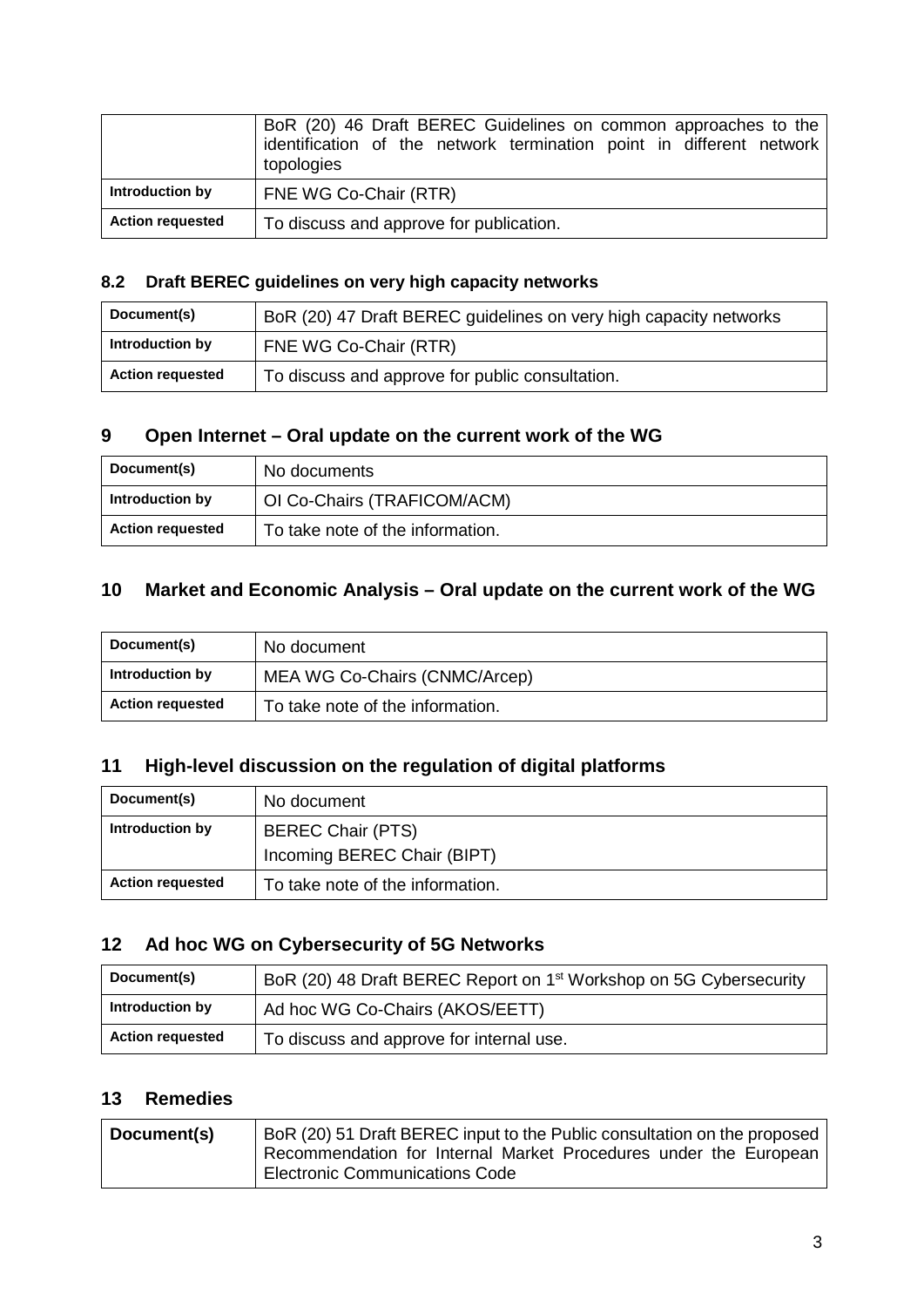| <b>Introduction by</b> | REM WG Co-Chairs (BNetzA/UKE)                                         |
|------------------------|-----------------------------------------------------------------------|
| <b>Action</b>          | To discuss and approve for publication and submission to the European |
| requested              | Commission.                                                           |

### **14 Regulatory Framework**

#### **14.1 Draft BEREC Guidelines on common criteria for the assessment of the ability of undertakings other than ECN or ECS to manage numbering resources**

| Document(s)             | BoR (20) 49 Draft Report on the outcomes of the public consultation on<br>the draft BEREC Guidelines on common criteria for the assessment of the<br>ability of undertakings other than ECN or ECS to manage numbering<br>resources |
|-------------------------|-------------------------------------------------------------------------------------------------------------------------------------------------------------------------------------------------------------------------------------|
|                         | BoR (20) 50 Draft BEREC Guidelines on common criteria for the<br>assessment of the ability of undertakings other than ECN or ECS to<br>manage numbering resources                                                                   |
| Introduction by         | RF WG Drafting Leader (AGCOM)                                                                                                                                                                                                       |
| <b>Action requested</b> | To discuss and approve for publication.                                                                                                                                                                                             |

# **14.2 Oral update on the current work of the WG**

| Document(s)             | No documents                     |
|-------------------------|----------------------------------|
| Introduction by         | RF WG Co-Chairs (AGCOM/NMHH)     |
| <b>Action requested</b> | To take note of the information. |

# **15 Exchange of regulatory experience**

| Document(s)             | No document                      |
|-------------------------|----------------------------------|
| Introduction by         | Representatives of NRA tbc (RTR) |
| <b>Action requested</b> | To take note of the information. |

### **16 End-User**

| Document(s)             | BoR (20) 52 Draft Report on the outcomes of the public consultation on<br>the Draft BEREC Guidelines detailing quality of service parameters of<br>Internet Access Service (IAS) and publicly available ICS and the<br>publication of information<br>BoR (20) 53 Draft BEREC Guidelines detailing quality of service<br>parameters of Internet Access Services (IAS) and publicly available ICS<br>and the publication of information |
|-------------------------|---------------------------------------------------------------------------------------------------------------------------------------------------------------------------------------------------------------------------------------------------------------------------------------------------------------------------------------------------------------------------------------------------------------------------------------|
| Introduction by         | End-User WG Co-Chairs (AGCOM/ComReg)                                                                                                                                                                                                                                                                                                                                                                                                  |
| <b>Action requested</b> | To discuss and approve for publication.                                                                                                                                                                                                                                                                                                                                                                                               |